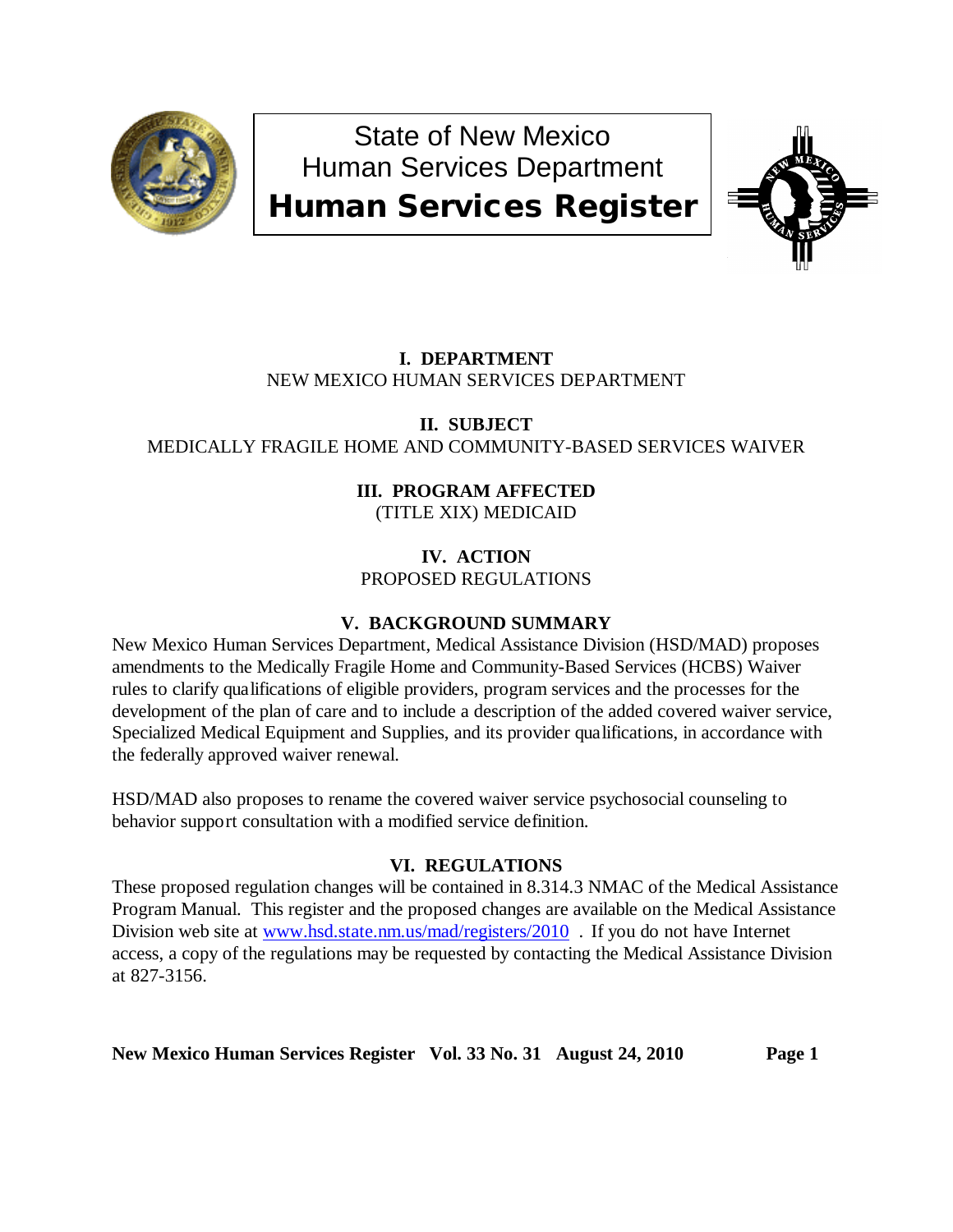### **VII. EFFECTIVE DATE**

The Department proposes to implement these regulations effective December 1, 2010.

### **VIII. PUBLIC HEARING**

A public hearing to receive testimony on these proposed regulations will be held at 9:00 a.m. on Thursday, October 14, 2010, in the South Park Conference Room, 2055 S. Pacheco St., Ste. 500- 590, Santa Fe, NM.

If you are a person with a disability and you require this information in an alternative format or require a special accommodation to participate in the public hearing, please contact the Division toll free at 1-888-997-2583 and ask for extension 7-3156. In Santa Fe call 827-3156. The Department's TDD system may be accessed toll-free at 1-800-659-8331 or in Santa Fe by calling 827-3184. The Department requests at least ten (10) days advance notice to provide requested alternative formats and special accommodations.

Copies of all comments will be made available by the Medical Assistance Division upon request by providing copies directly to a requestor or by making them available on the MAD website or at a location within the county of the requestor.

### **IX. ADDRESS**

Interested persons may address written or recorded comments to:

Kathryn Falls, Secretary Human Services Department P.O. Box 2348 Santa Fe, New Mexico 87504-2348

These comments must be received no later than 5:00 p.m. on October 14, 2010. Written and recorded comments will be given the same consideration as oral comments made at the public hearing. Interested persons may also address comments via electronic mail to: [Magdalena.Romero@state.nm.us.](mailto:Magdalena.Romero@state.nm.us)

### **X. PUBLICATIONS**

Publication of these regulations approved by:

KATHRYN FALLS, SECRETARY HUMAN SERVICES DEPARTMENT

**New Mexico Human Services Register Vol. 33 No. 31 August 24, 2010 Page 2**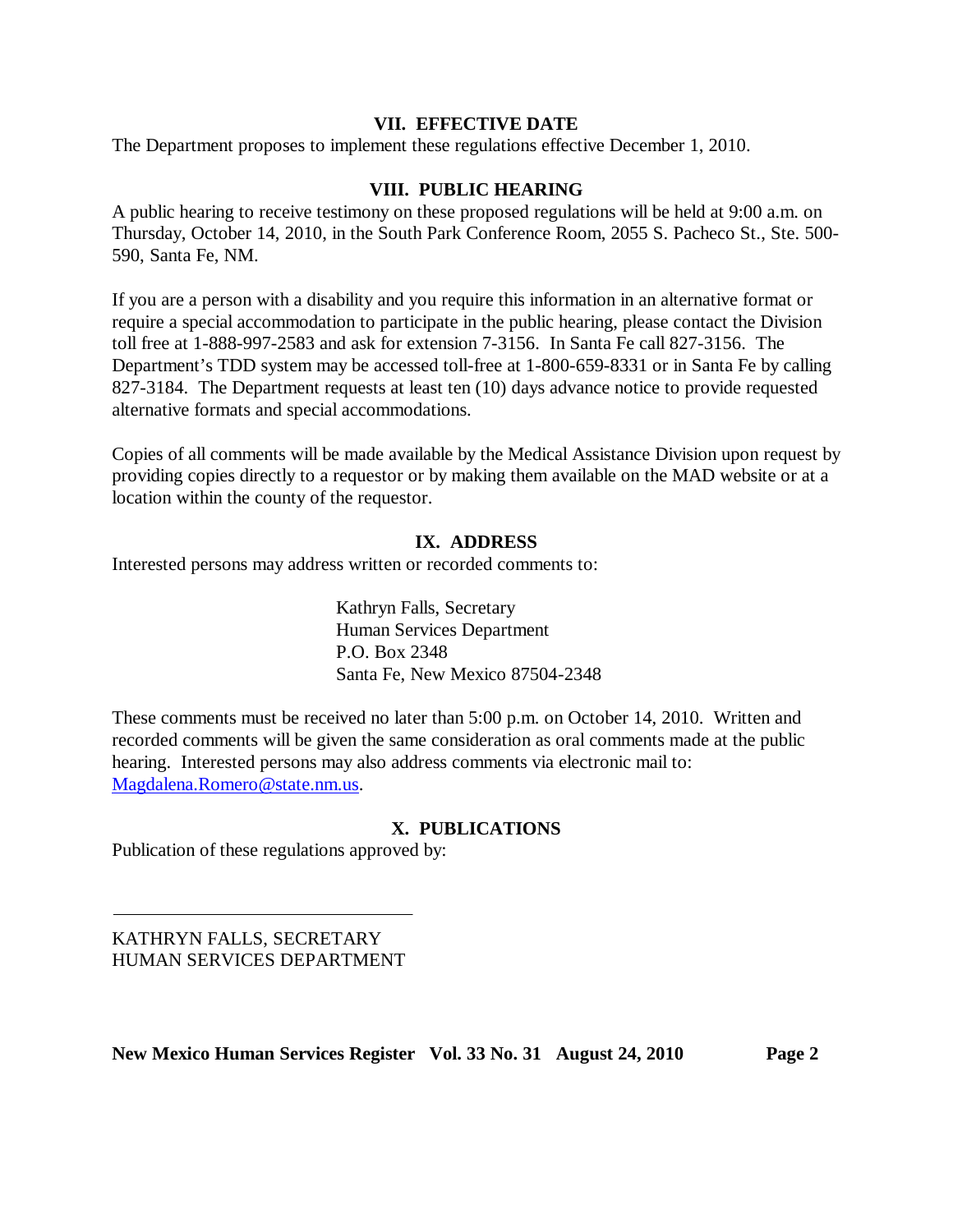#### **TITLE 8 SOCIAL SERVICES CHAPTER 314 LONG TERM CARE SERVICES - WAIVERS PART 3 MEDICALLY FRAGILE HOME AND COMMUNITY-BASED SERVICES WAIVER SERVICES**

**8.314.3.3 STATUTORY AUTHORITY:** The New Mexico medicaid program is administered pursuant to regulations promulgated by the federal department of health and human services under Title XIX of the Social Security Act, as amended and by the state human services department pursuant to state statute. See NMSA 1978, Sections 27-2-12 et seq. [(Repl. Pamp. 1991)].

[1/1/95; 8.314.3.3 NMAC – Rn, 8 NMAC 4.MAD.000.3, 5/1/02; A, 12/1/10]

**8.314.3.6 OBJECTIVE:** The objective of [these regulations] this rule is to provide policies for the service [1/1/95, 2/1/95; 8.314.3.6 NMAC - Rn, 8 NMAC 4.MAD.000.6, 5/1/02; A, 12/1/10] portion of the New Mexico medicaid program. These policies describe eligible providers, covered services, noncovered services, utilization review, and provider reimbursement.

**8.314.3.8 MISSION STATEMENT:** [The mission of the New Mexico medical assistance division (MAD) is to maximize the health status of medicaid eligible individuals by furnishing payment for quality health services at levels comparable to private health plans.] To reduce the impact of poverty on people living in New Mexico and to assure low income and individuals with disabilities in New Mexico equal participation in the life of their communities.

[2/1/95; 8.314.3.8 NMAC - Rn, 8 NMAC 4.MAD.002, 5/1/02; A, 12/1/10]

**8.314.3.9 MEDICALLY FRAGILE HOME AND COMMUNITY-BASED SERVICES WAIVER:** The New Mexico medicaid program (medicaid) pays for medically necessary services furnished to eligible recipients. The term "recipient" hereinafter refers to waiver recipients or their representatives. Where the recipient is a minor or has a cognitive disability, the recipient may be represented by a parent, legal guardian, or other recognized legal representative. To help New Mexico recipients receive services in a cost-effective manner, the New Mexico medical assistance division (MAD) has obtained a waiver of certain federal regulations to provide home and communitybased services waiver (HCBSW) programs to recipients as an alternative to institutionalization. [See Section 2176 of the Omnibus Budget Reconciliation Act of 1981, codified at 42 CFR 441.300 Subpart G.] See 42 CFR 441.300. This section describes the [home and community based services waiver] HCBSW for the medically fragile, eligible [2/1/95, 4/15/96; 8.314.3.9 NMAC - Rn, 8 NMAC 4.MAD.734, 5/1/02; A, 12/1/10] providers, covered waiver services, service limitations, and general reimbursement methodology.

#### **8.314.3.10 ELIGIBLE PROVIDERS:**

A. Upon approval of New Mexico medical assistance program provider participation agreements by MAD, providers who meet the following requirements are eligible to be reimbursed for furnishing waiver services to recipients:

(1) standards established by the HCBSW program; and

 (2) provide services to recipients in the same scope, quality and manner as provided to the general public; see 8.302.1.14 NMAC, *nondiscrimination*.

B. Once enrolled, providers receive a packet of information, including medicaid program policies, billing instructions, utilization review instructions, and other pertinent material from MAD and the department of health (DOH). Providers are responsible for ensuring that they have received these materials and for updating them as new materials are received from MAD.

C. **Qualifications of case management agency providers:** Agencies must meet the standards developed for this HCBSW program by the applicable division of the New Mexico [department of health] DOH. Case management agencies are required to have national accreditation. These accrediting organizations are the commission on accreditation of rehabilitation facilities (CARF), the joint commission or another nationally recognized accrediting authority. Case management assessment activities necessary to establish eligibility are considered administrative costs.

D. **Qualifications of case managers:** Case managers employed by case management agencies must have the skills and abilities necessary to perform case management services for recipients who are medically fragile, as defined by the HCBSW standards for this waiver program. Case managers must be registered nurses, as defined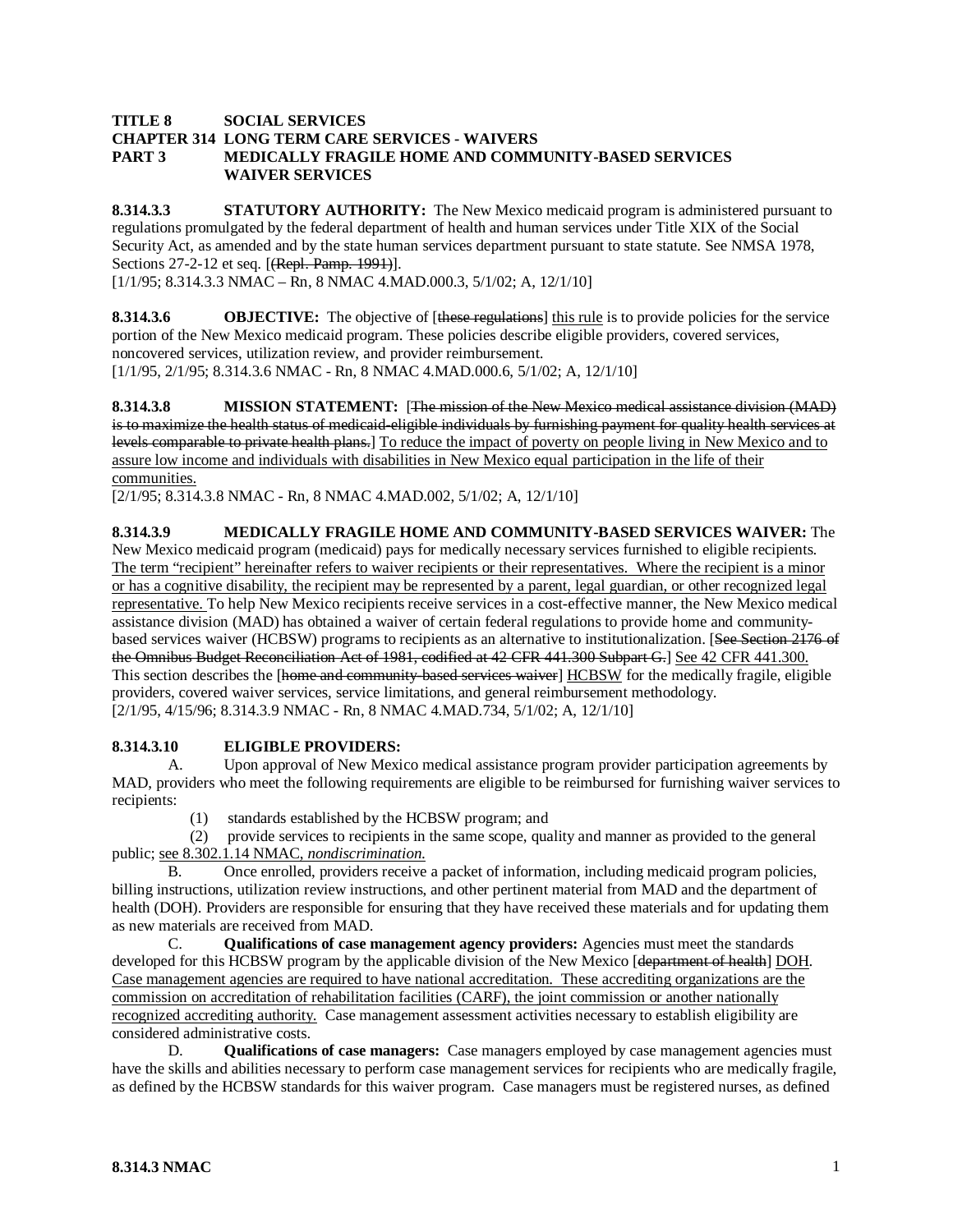by the New Mexico state board of nursing and have a minimum of two  $[2]$  years of supervised experience with the target population in one or more areas of pediatrics, critical care or public health.

#### E. **Qualifications of home health aide service providers:**

 (1) Home health aide services must be provided by a licensed home health agency, a licensed rural health clinic or a licensed or certified federally qualified health center using only home health aides who have successfully completed a home health aide training program as described in 42 CFR 484.36(a) (1) and (2); or who have successfully completed a home health aide training program described in the New Mexico regulations governing home health agencies, [DOH 91-2 (PHD), Part IV 406.(A) through (D)] 7.28.2.30 NMAC. Additionally, home health aides providing services must be deemed competent through a written examination and meet competency evaluation requirements specified in the 42 CFR 484.36(b) (1), (2) and (3); or meet the requirement for documentation of training or competency evaluation specified in the New Mexico regulations governing home health agencies, [DOH 91-2 (PHD), Part IV 406.(E) and (F)] 7.28.2.30 NMAC.

 (2) Supervision: Supervision must be performed by a registered nurse and shall be in accordance with the New Mexico [<del>Nurse</del>] Nursing Practice Act, NMSA 1978, Section 61-3-1 et seq. [Supervision must occur at least once every sixty (60) days in the client's home and be specific to the individualized service plan.] Supervision must occur at least once every 60 days in the recipient's home and be specific to the individual service plan (ISP). All supervisory visits must be documented in the [elient's] recipient's file.

 (3) The supervision of home health aides is an administrative expense to the provider and is not billable as a direct service.

#### F. **Qualifications of private duty nursing providers:**

 (1) Private duty nursing services must be provided by a licensed home health agency, a licensed rural health clinic, or a licensed or certified federally qualified health center, using only registered nurses or licensed practical nurses holding a current New Mexico board of nursing license and having a minimum of one year of supervised nursing experience; nursing experience preferably with individuals with developmental disabilities or who are medically fragile.

 (2) **Supervision:** Supervision must be performed by a registered nurse and shall be in accordance with the New Mexico Nursing Practice Act. Supervision must be specific to the [Individualized Service Plan] ISP.

 (3) The supervision of nurses is an administrative expense to the provider and not billable as a direct service.

G. **Qualifications of skilled therapy providers:** Skilled therapy services may be provided by a licensed group practice/home health agency that employs licensed occupational therapists, physical therapists, or speech therapists and certified occupational therapy assistants and certified physical therapy assistants in accordance with the New Mexico regulation and licensing department. Physical therapy services must be provided by a physical therapist currently licensed by the state of New Mexico. Occupational therapy services must be provided by an occupational therapist currently licensed by the state of New Mexico, and registered with the American occupational therapy association or be a graduate of a program in occupational therapy approved by the council on medical education of the American occupational therapist association. Speech therapy services must be provided by a speech therapist currently licensed by the state of New Mexico and certified by the national association for speech and hearing. A physical therapy assistant working only under the direction and supervision of a licensed physical therapist, 16.20.6 NMAC, may provide physical therapy services. An occupational therapy assistant working only under the direction and supervision of a licensed occupational therapist, 16.15.3 NMAC, may provide occupational therapy services.

H. **Qualifications of [psycho-social counseling] behavior support consultation providers:** [Psycho-social counseling services must be provided by a psychiatrist, psychologist/psychoanalyst, or social worker licensed in New Mexico or a counselor with a master's degree in family or guidance and counseling. ]

(1) Behavior support consultation services must be provided by a psychiatrist; psychologist/psychoanalyst, licensed psychologist associate, licensed psychiatric nurse, social worker or counselor licensed in New Mexico.

 (2) Behavior support consultation may be provided through a corporation, partnership or sole proprietor.

 (3) Providers of behavior support consultation must have a minimum of one year of experience working with individuals with developmental disabilities or who are medically fragile. All behavior support consultants must maintain current New Mexico licensure with their professional field licensing body.

I. **Qualifications of institutional and in-home respite care service providers:** [Institutional providers must be an approved New Mexico medicaid provider of institutional care services and must hold a valid New Mexico institutional license issued by the department of health. Federal regulations prohibit payment for room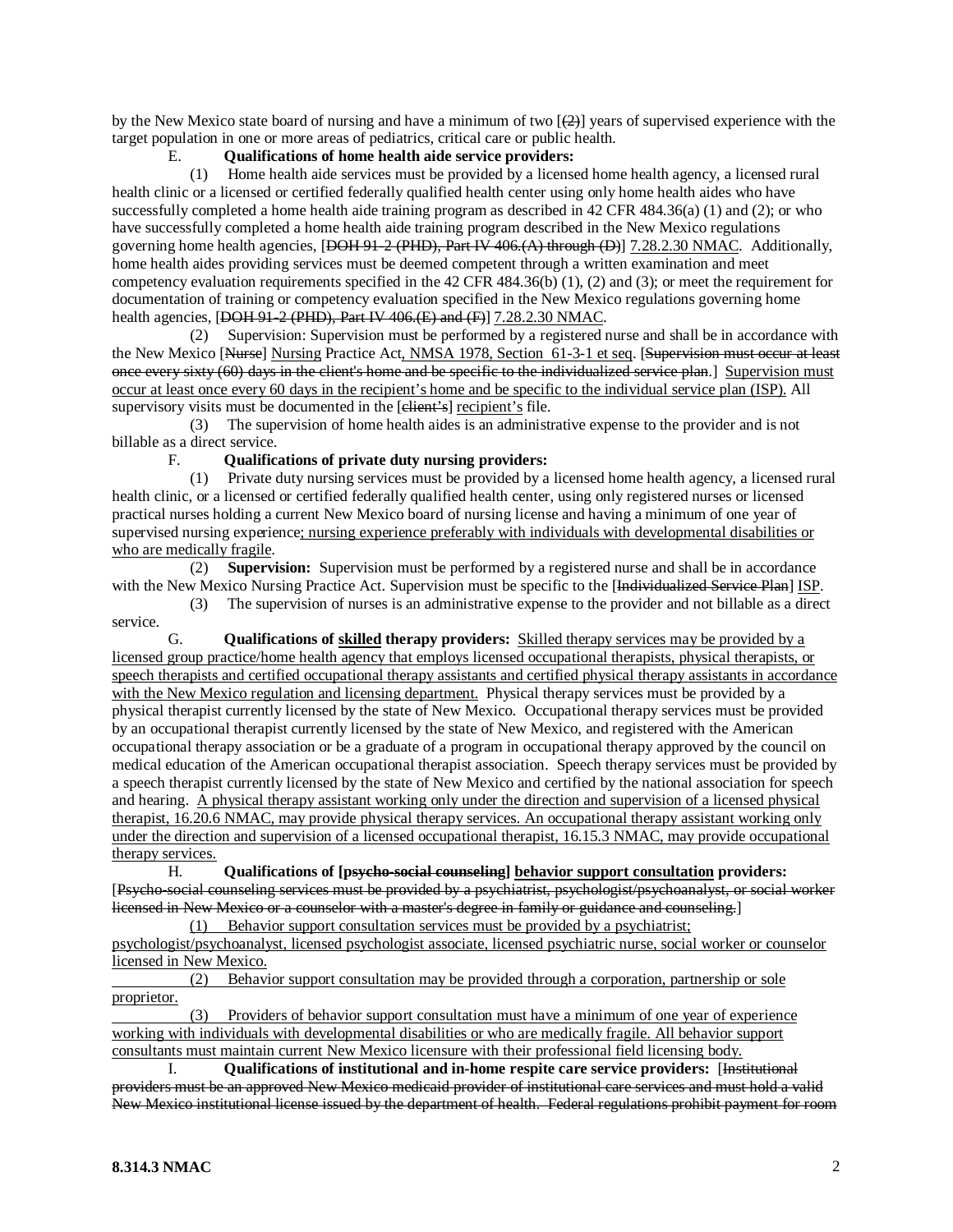and board services under the waiver. Respite care services are the exception to this statutory prohibition. Under 42 CFR 440.180(g), use of medicaid waiver funds to reimburse room and board as a part of respite care services will be permitted when such services are provided in an institution. When respite care services are provided to an eligible individual by an institution, that individual will not be considered a resident of the institution for purposes of waiver eligibility. In-home respite services are provided by a licensed home health care agency, a licensed or certified federally qualified health center, or a licensed rural health clinic. ]

(1) Institutional respite services may be provided by an institution that is an approved medicaid provider of institutional care services, and:

 (a) must hold a valid New Mexico institutional license issued by the New Mexico DOH, to include a licensed hospital, skilled nursing facility, or intermediate care facility for the mentally retarded (ICF/MR), or

 (b) be a certified specialized foster care provider, certified by the New Mexico children, youth and families department.

 (2) In-home respite services are provided by a licensed home health care agency, a licensed or certified federally qualified health center, or a licensed rural health clinic. The registered nurses (RNs) and licensed practical nurses (LPNs) who work for the home health agency and provide respite services must be licensed by the New Mexico state board of nursing as an RN or LPN. See the New Mexico Nursing Practice Act, NMSA 1978, Section 61-3-1 et seq. and 16.12.1 NMAC. The home health aides who work for the home health agency and provide respite services, must have successfully completed a home health aide training program, as described in 42 CFR 484.36(a)(1) and (2); or have successfully completed a home health aide training program described in the New Mexico regulations governing home health agencies, 7.28.30 NMAC.

J. **Qualifications of nutritional counseling providers:** Nutritional counseling must be furnished by a licensed dietitian registered by the commission on dietetic registration of the American dietetic association, Nutrition and Dietetics Practice Act NMSA 1978, Section 61-7A-1 et seq.

[2/1/95, 4/15/96; 8.314.3.10 NMAC – Rn, 8 NMAC 4.MAD.734.1& A, 5/1/02; A, 12/1/10] K. **Qualifications of specialized medical equipment and supplies providers**: Specialized medical equipment and supplies providers must have a business license for the locale they are in, a tax identification (ID) number for state and federal government, proof of fiscal solvency, proof of use of approved accounting principles, meet bonding required by the New Mexico DOH, and comply with timeliness standards for this service.

#### **8.314.3.12 ELIGIBLE RECIPIENTS:**

A. Medicaid recipients who have been diagnosed with a medically fragile condition before reaching [twenty-two (22)] 22 years of age and who require an [intermediate care facility for the mentally retarded (ICF/MR)] ICF/MR level of care (LOC) can be eligible to participate in the medically fragile HCBSW program.

B. Eligibility is limited to individuals who in addition to a developmental disability, developmental delay, or are at risk of developmental delay, have a medically fragile condition defined as a chronic physical condition, which results in a prolonged dependency on medical care for which daily skilled (nursing) intervention is medically necessary and is characterized by one or more of the following:

 (1) [There is] a life threatening condition characterized by reasonably frequent periods of acute exacerbation which require frequent medical supervision, [and/or] or physician consultation and which in the absence of such supervision or consultation, would require hospitalization;

(2) [The individual requires] a condition requiring frequent, time consuming administration of specialized treatments which are medically necessary; or

(3) [The individual is dependent] dependence on medical technology such that without the technology a reasonable level of health could not be maintained; examples include but are not limited to ventilators, dialysis machines, enteral or parenteral nutrition support and continuous oxygen.

[2/1/95, 4/15/96; 8.314.3.12 NMAC - Rn, 8 NMAC 4.MAD.734.3, 5/1/02; A, 12/1/10]

**8.314.3.13 COVERED WAIVER SERVICES:** This medicaid waiver covers the following services for a specified number of medically fragile recipients as an alternative to institutionalization. The program is limited by the number of federally authorized unduplicated recipient (UDR) positions and program funding.

A. **Case management services:** Case managers provide a link between recipients and care providers and coordinate the use of community resources needed for that care. At least every other month, the case manager conducts a face-to-face contact with the recipient, and on a monthly basis conducts a telephonic or electronic contact with the recipient. The scope of the case manager's duties includes the following: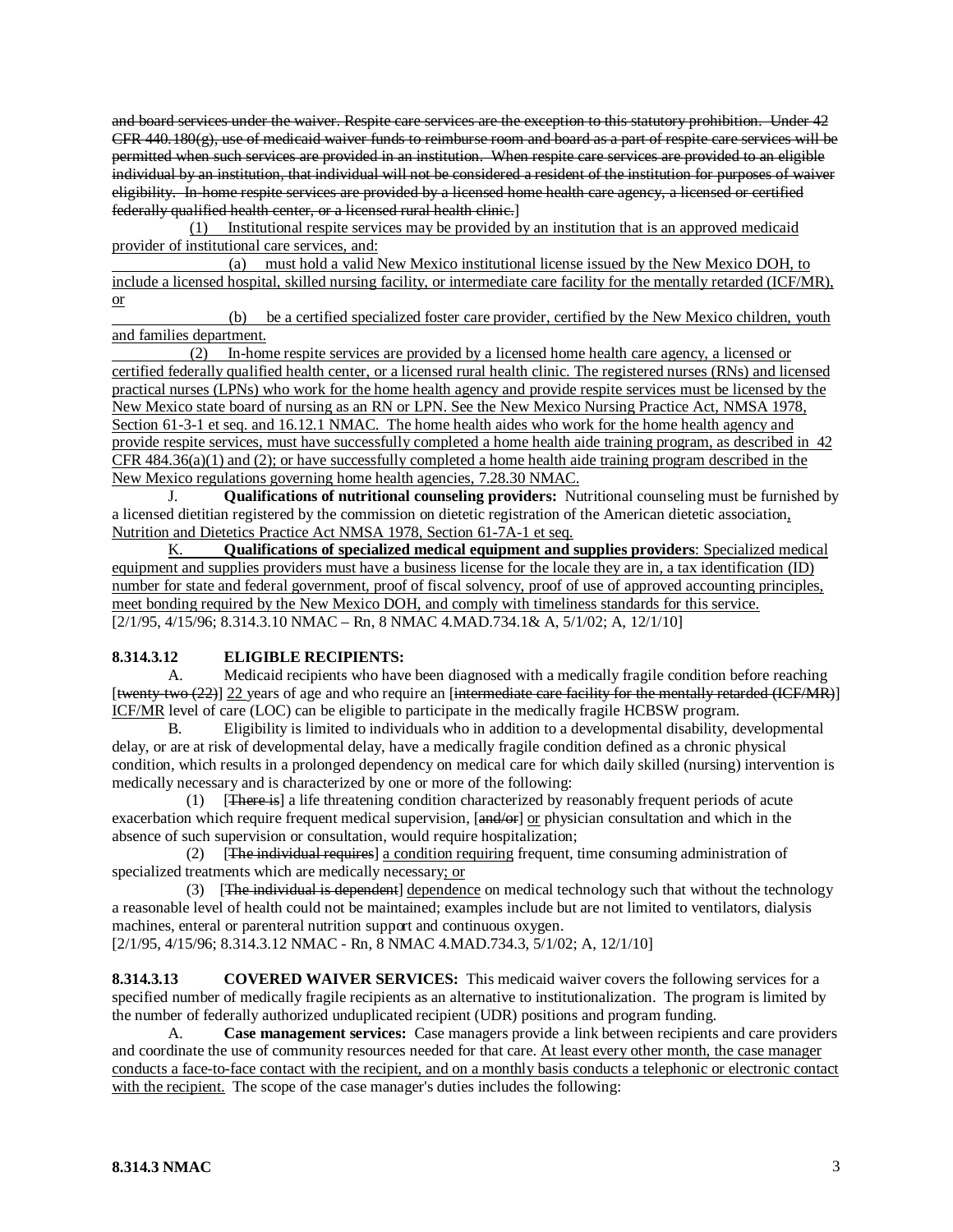[(1) Assess the recipient's medical and social needs and functional limitations, using a needs assessment instrument, in cooperation with recipients, primary care givers and families;

(2) Develop and implement an Individualized Service Plan (ISP);

(3) Coordinate and monitor the delivery of services;

 $\overrightarrow{(4)}$  Evaluate the effectiveness of services provided under the ISP and revise the plan as necessary; (5) Reassess the recipient's need for and use of HCBSW services and arrange for financial eligibility redetermination and level of medical care determination annually or at more frequent intervals as the recipient's

condition warrants;

 (6) Mobilize the use of "natural helping" networks, such as family members, church members and friends; and

 (7) Provide the documentation required by the HCBSW program and regular Medicaid for accountability for services and expenditures. ]

(1) identifying medical, social, educational, family and community support resources;

 (2) scheduling and coordinating timely interdisciplinary team (IDT) meetings to develop and modify the ISP annually and as needed by any team member;

 (3) documenting contacts with the recipient and providers responsible for delivery of services to the recipient;

(4) verifying eligibility on an annual basis;

 (5) ensuring the medically fragile long-term care assessment abstract (LTCAA) is completed and signed by the physician, physician assistant or clinical nurse practitioner (CNP);<br>(6) submitting the LOC packet including the LTCAA to the third-

 (6) submitting the LOC packet including the LTCAA to the third-party assessor (TPA) contractor for prior authorization on a timely basis;

(7) ensuring the waiver review form (MAD 046) is submitted timely, both annually and as needed;<br>(8) initiating an ongoing monitoring process that provides for evaluation of delivery effectiveness.

initiating an ongoing monitoring process that provides for evaluation of delivery, effectiveness, appropriateness of services and support provided to the recipient as identified in the ISP;

(9) performing an annual recipient satisfaction survey; and

 (10) coordinating services provided though the medically fragile (MF) waiver and other sources (state plan, family infant toddler (FIT), commercial insurance, educational and community).]

B. **Home health aide:** Home health aide services provide total care or assist a recipient in all activities of daily living. Total care is defined as: the provision of bathing (bed, sponge, tub, or shower), shampooing (sink, tub, or bed), care of nails and skin, oral hygiene, toileting and elimination, safe transfer techniques and ambulation, normal range of motion and positioning, adequate oral nutrition and fluid intake. The home health aide services assist the recipient in a manner that promotes an improved quality of life and a safe environment for the recipient. Home health aide services can be provided outside the recipient's home. Home health aides perform simple procedures such as an extension of therapy services, bowel and bladder care, ostomy site care, personal care, ambulation and exercise, household services essential to health care at home, assistance with medications that are normally self-administered, reporting changes in patient conditions and needs, and completing appropriate records. Home health aides may provide basic non-invasive nursing assistant skills within the scope of their practice.

C. **Private duty nursing:** Private duty nursing services are covered under the state plan as expanded early and periodic screening, diagnosis and treatment (EPSDT) benefits for waiver recipients under the age of 21. Private duty nursing services are provided to a recipient at home and in the community and include activities, procedures and treatment for a physical condition, physical illness, or chronic disability. Services may include medication management; administration and teaching; aspiration precautions; feeding management such as gastrostomy and jejunostomy; skin care; weight management; urinary catheter management; bowel and bladder care; wound care; health education; health screening; infection control; environmental management for safety; nutrition management; oxygen management; seizure management and precautions; anxiety reduction; staff supervision; and behavior and self-care assistance. DOH requires certain standards to be maintained by the private duty nursing care provider with which it contracts. In carrying out their role for DOH, private duty nursing care agencies must:

(1) employ only RNs and LPNs licensed in the state of New Mexico;

 (2) assure that all nurses delivering services are culturally sensitive to the needs and preferences of the [individuals] recipients and their families. Based upon the [elient's] recipient's individual language needs or preferences, nurses may be requested to communicate in a language other than English;

(3) inform the case manager immediately of the agency's inability to staff according to the ISP;

(4) develop and implement an individual nursing plan in conjunction with the  $[**element's**]$  recipient's physician and case manager in a manner that identifies and fulfills the [elient's] recipient's specific needs;

 $\overline{a}$   $\overline{a}$   $\overline{a}$   $\overline{a}$   $\overline{a}$   $\overline{a}$   $\overline{a}$   $\overline{a}$   $\overline{a}$   $\overline{a}$   $\overline{a}$   $\overline{a}$   $\overline{a}$   $\overline{a}$   $\overline{a}$   $\overline{a}$   $\overline{a}$   $\overline{a}$   $\overline{a}$   $\overline{a}$   $\overline{a}$   $\overline{a}$   $\overline{a}$   $\overline{a}$   $\overline{$  $(5)$  Immediately inform the case manager of physician-ordered changes regarding the client's needs;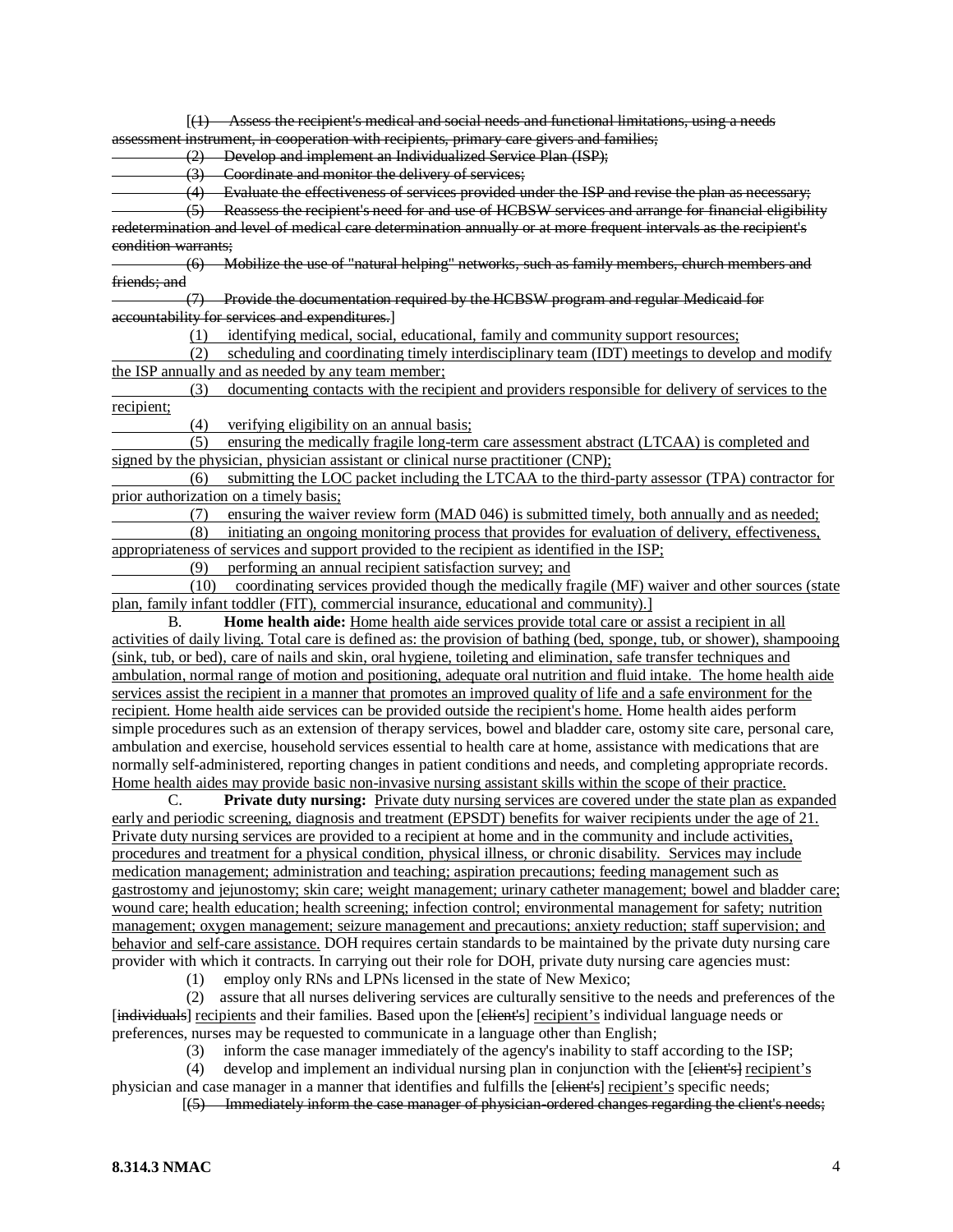$(6)$ ]  $(5)$ document all assessments, observations, treatments and nursing interventions;

 $\overline{a}$  (see Fig. ).  $(\overline{7})$  (6) document and report to the case manager any non-compliance with the ISP; and

 $\overline{a}$  (see Fig. ).  $(8)$ ] (7) document any incidence of [elient] recipient harm, medication error, [ete.] or other adverse event in accordance with the New Mexico Nursing Practice Act.

D. **Physical, occupational and speech therapy services] Skilled therapy services for adults:** This medicaid waiver covers medically necessary skilled therapy services under the state plan as expanded EPSDT benefits for waiver participants under the age of 21. Waiver services for adults are provided when the limits of EPSDT skilled therapy services are exhausted. Adults access therapy services under the state plan for acute and temporary conditions that are expected to improve significantly in a reasonable and generally predictable period of time. The amount, duration, and goals of skilled therapy services must be included in an ISP. A therapy treatment plan must be developed with the initiation of therapy services and updated at least every six [(6)] months. The therapy treatment plan includes the following:  $[\downarrow\downarrow]$  developmental status of the [recipients] recipient in areas relevant to the service provided;  $[ (2) ]$  treatment provided, including the frequency and duration; and  $[ (3) ]$ recommendation for continuing services and documentation [ $\Theta$ +] of results. Skilled maintenance therapy services specifically include the following:

 (1) Physical therapy: Physical therapy services promote gross/fine motor skills, facilitate independent functioning or prevent progressive disabilities. Specific services may include: professional assessment(s), evaluation(s) and monitoring for therapeutic purposes; physical therapy treatments and interventions; training regarding physical therapy activities, use of equipment and technologies or any other aspect of the individual's physical therapy services; designing, modifying or monitoring use of related environmental modifications; designing, modifying, and monitoring use of related activities supportive to the ISP goals and objectives; and consulting or collaborating with other service providers or family members, as directed by the recipient.

 (2) Occupational therapy: Occupational therapy services promote fine motor skills, coordination, sensory integration, or facilitate the use of adaptive equipment or other assistive technology. Specific services may include: teaching of daily living skills; development of perceptual motor skills and sensory integrative functioning; design, fabrication, or modification of assistive technology or adaptive devices; provision of assistive technology services; design, fabrication, or applying selected orthotic or prosthetic devices or selecting adaptive equipment; use of specifically designed crafts and exercise to enhance function; training regarding occupational therapy activities; and consulting or collaborating with other service providers or family members, as directed by the recipient.

 (3) Speech language therapy: Speech language therapy services preserve abilities for independent function in communication; facilitate oral motor and swallowing function; facilitate use of assistive technology, or prevent progressive disabilities. Specific services may include: identification of communicative or oropharyngeal disorders and delays in the development of communication skills; prevention of communicative or oropharyngeal disorders and delays in the development of communication skills; development of eating or swallowing plans and monitoring their effectiveness; use of specifically designed equipment, tools, and exercises to enhance function; design, fabrication, or modification of assistive technology or adaptive devices; provision of assistive technology services; adaptation of the recipient's environment to meet his/her needs; training regarding speech language therapy activities; and consulting or collaborating with other service providers or family members, as directed by the recipient.

 $E.$ **Psycho-Social Services Counseling:** This medicaid waiver provides services to the medically fragile client, their parents, family members or primary care givers. Psycho-social counseling includes assessment, treatment, evaluation and follow-up services to assist the client parents, family members or primary care givers with the development of coping skills related to preserving the family's efforts to maintain the client at home.] **Behavior support consultation services:** This medicaid waiver provides services to assist the medically fragile recipient, his/her parents, family members or primary care givers. Behavior support consultation includes assessment, treatment, evaluation and follow-up services to assist the recipient, parents, family members or primary care givers with the development of coping skills related to preserving the family's efforts to maintain the recipient at home. Behavior support consultation: (1) informs and guides the recipient's providers with the services and supports as they relate to the recipient's behavior and his/her medically fragile condition; (2) identifies support strategies to ameliorate contributing factors with the intention of enhancing functional capacities, adding to the provider's competency to predict, prevent and respond to interfering behavior and potentially reducing interfering behavior(s); (3) supports effective implementation based on a functional assessment; (4) collaborates with medical and ancillary therapies to promote coherent and coordinated services addressing behavioral issues and to limit the need for psychotherapeutic medications; and (5) monitors and adapts support strategies based on the response of the recipient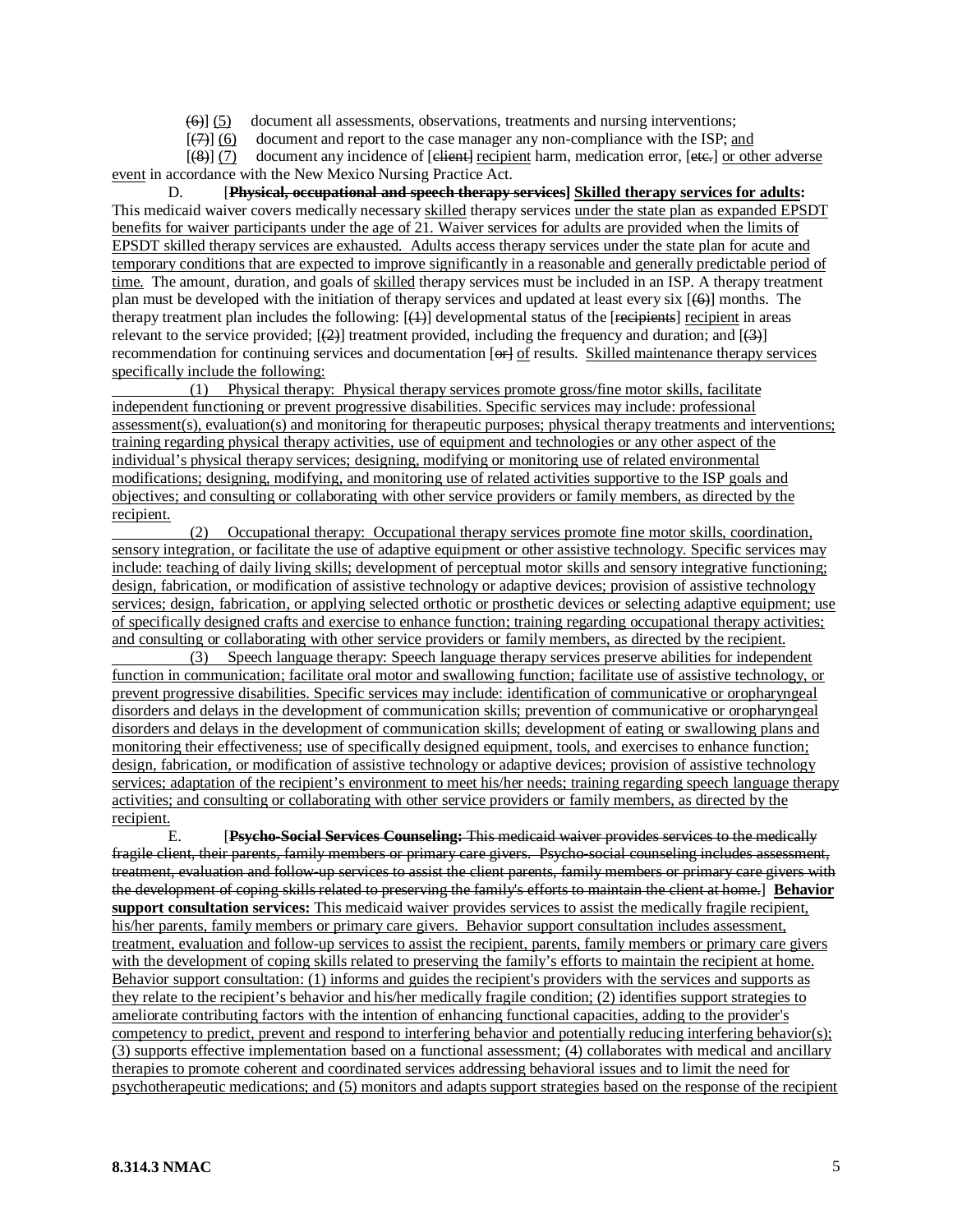and his/her service and support providers. Based on the recipient's ISP, services are delivered in an integrated/natural setting or in a clinical setting.

F. **Institutional and in-home respite care services:** This medicaid waiver covers respite care as outlined in the [individual service plan (ISP)] ISP. [The interdisciplinary team (IDT)] The IDT is responsible for determining the need for respite care. Respite services are provided to recipients unable to care for themselves that are furnished on a short-term basis to allow the primary caregiver a limited leave of absence in order to reduce stress, accommodate caregiver illness, or meet a sudden family crisis or emergency. Respite care is furnished at [home or] home, in a private residence of a respite care provider, in a specialized foster care home, in a hospital or nursing facility (NF) [low NF level of care,] or an ICF/MR meeting the qualifications for provider certification. When respite care services are provided to an eligible individual by an institution, that individual will not be considered a resident of the institution for purposes of waiver eligibility. Respite services include: medical and nonmedical health care; personal care bathing; showering; skin care; grooming; oral hygiene; bowel and bladder care; catheter and supra-pubic catheter care; preparing or assisting in preparation of meals and eating; as appropriate, administering enteral feedings; providing home management skills; changing linens; making beds; washing dishes; shopping; errands; calls for maintenance; assisting with enhancing self-help skills; promoting use of appropriate interpersonal communication skills and language; working independently without constant supervision/observation; providing body positioning, ambulation and transfer skills; arranging for transportation to medical or therapy services; assisting in arranging health care needs and follow-up as directed by the primary care giver, physician, and case manager; ensuring the health and safety of the recipient at all times.

G. **Nutritional counseling**: Nutritional counseling is designed to meet the unique food and nutrition requirements of [individuals] recipients with medical fragility and developmental disabilities. Examples of [individuals] recipients who may require nutritional counseling are children or adults with specific illnesses such as failure to thrive, gastroesophageal reflux, dysmotility of the esophagus and stomach etc., or who require specialized formulas, or receive tube feedings or parenteral nutrition. This does not include oral-motor skill development such as that provided by a speech language pathologist. Nutritional counseling services include assessment of the recipient's nutritional needs, regimen development, or revisions of the recipient's nutritional plan, counseling and nutritional intervention and observation and technical assistance related to implementation of the nutritional plan. These services advise and help recipients obtain appropriate nutritional intake by integrating information from the nutritional assessment with information on food, other sources of nutrients, and meal preparation consistent with cultural backgrounds and socioeconomic status. These services can be delivered in the home.

[2/1/95, 4/15/96; 8.314.3.13 NMAC - Rn, 8 NMAC 4.MAD.734.4 & A, 5-1-02; A, 12/1/10] H. **Specialized medical equipment and supplies**: This medicaid waiver provides specialized medical equipment and supplies which include: (1) devices, controls or appliances specified in the plan of care that enable recipients to increase their ability to perform activities of daily living; (2) devices, controls, or appliances that enable the recipient to perceive, control, or communicate with the environment in which they live; (3) items necessary for life support or to address physical conditions along with ancillary supplies and equipment necessary to the proper functioning of such items; (4) such other durable and non-durable medical equipment not available under the state plan that is necessary to address recipient functional limitations; and (5) necessary medical supplies not available under the state plan. Items reimbursed with waiver funds are in addition to any medical equipment and supplies furnished under the state plan and exclude those items that are not of direct medical or remedial benefit to the recipient. The costs of maintenance and upkeep of equipment are included in the cost of equipment and supplies. This service does not include nutritional or dietary supplements, disposable diapers, bed pads, or disposable wipes.

**8.314.3.14 NON-COVERED SERVICES:** Only services listed as covered waiver services are covered under the waiver program. Ancillary services can be available to waiver recipients through the regular medicaid program. These ancillary services are subject to the limitations and coverage restrictions which exist for other medicaid services. See 8.301.3 NMAC, *General Noncovered Services*, for an overview of non-covered services [2/1/95, 4/15/96; 8.314.3.14 NMAC - Rn, 8 NMAC 4.MAD.734.5, 5/1/02; A, 12/1/10]

**8.314.3.15 INDIVIDUALIZED SERVICE PLAN:** An initial ISP must be developed by a team of professionals in consultation with [recipients] the recipient and others involved in the recipient's care within 90 days of being determined eligible for the MF waiver.

 $[A,$ The interdisciplinary team must review the treatment plan at least every twelve (12) months or more often if indicated.

B. The plan of care must contain the following information:

(1) Statement of the nature of the specific problem and the specific needs of the recipient;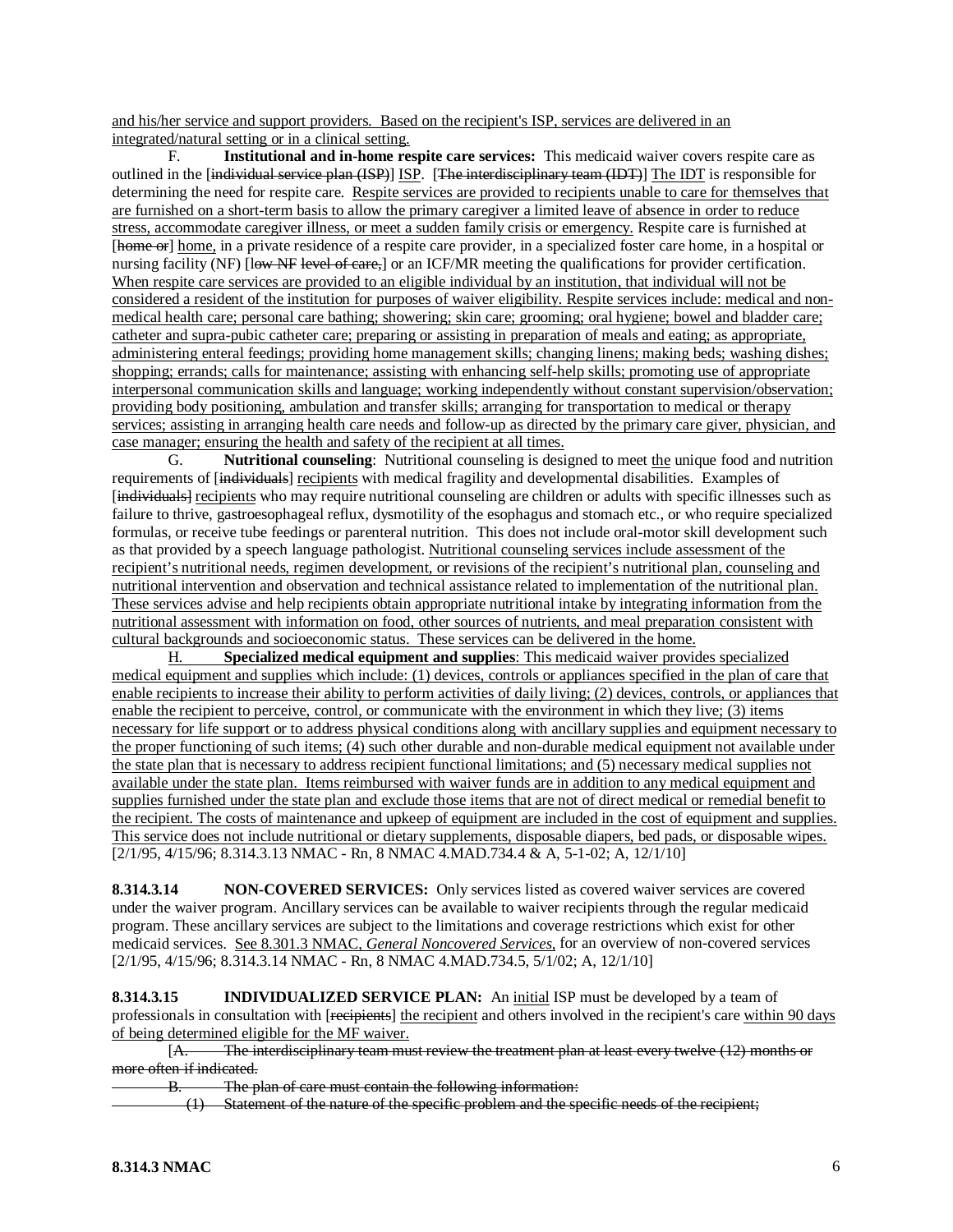(2) Description of the functional level of the recipient, including an assessment and evaluation of the

following:

(a) Mental status examination;

- (b) Intellectual function assessment;
- (c) Psychological assessment;
- (d) Educational assessment;
- (e) Vocational assessment;
- (f) Social assessment;
- (g) Medication assessment; and

(h) Physical assessment.

(3) Statement of the least restrictive conditions necessary to achieve the purposes of treatment;

 (4) Description of intermediate and long-range goals, with a projected timetable for their attainment and the duration and scope of therapy services;

 (5) Statement and rationale of the treatment plan for achieving these intermediate and long-range goals, including provision for review and modification of the plan; and

 (6) Specification of responsibilities for areas of care, description of needs, and orders for medication(s), treatments, restorative and rehabilitative services, activities, therapies, social services, diet, and special procedures recommended for the health and safety of the recipient.]

A. The case manager assists the recipient in identifying his/her dreams, goals, preferences and outcomes for service. The case manager obtains information about the recipient's strengths, capacities, needs, preferences, desired outcomes, health status, and risk factors. This information is gained through a review of the LOC assessment; interviews between the case manager and recipient; and the person-centered planning process that takes place between the case manager and recipient to develop the ISP.<br>B. The ISP addresses: activities of daily living assistance

The ISP addresses: activities of daily living assistance needs, health care needs, equipment needs, relationships in the home and community, personal safety and provider responsibilities.

C. During the pre-planning process, the case manager provides the recipient with information about the MF waiver. The case manager provides information about the range and scope of service choices and options, as well as the rights, risks, and responsibilities associated with the MF waiver. The case manager is responsible for completing the CIA and obtaining other medical assessments needed for the ISP; completing the annual LOC redetermination process; and referring the recipient to HSD for financial eligibility determination annually and as needed.

D. The case manager works with the recipient to identify service providers to participate in the IDT meeting. State approved providers are selected from a list provided by the case manager. The recipient sets the date and time of the IDT meeting. The case manager works with the recipient to plan the IDT meeting and encourages him/her to lead the IDT meeting to the extent possible.<br>E. The case manager assists the recipien

The case manager assists the recipient in ensuring that the ISP addresses the recipient's goals, health, safety and risks along with addressing the information or concerns identified through the assessment process. The case manager writes up the ISP as identified in the IDT meeting. Each provider develops care activities and strategies for each outcome, goal, and objective identified at the IDT meeting. The case manager assures the ISP budget is within the capped dollar amount (CDA). Implementation of the ISP begins when provider service plans have been received by the case manager and recipient, and the plan and budget have been approved by the TPA contractor.

F. The case manager ensures for each recipient that:

 (1) the planning process addresses the recipient's needs and personal goals in medical supports needed at home for health and wellness;

 (2) services selected address the recipient's needs as identified during the assessment process; needs not addressed in the ISP are addressed through resources outside the MF waiver program;

 (3) the outcomes of the assessment process for assuring health and safety are considered in the plan; (4) services do not duplicate or supplant those available to the recipient through the medicaid state plan or other public programs;

(5) services are not duplicated in more than one service code;

 (6) the parties responsible for implementing the plan are identified and listed within the document; (7) the back-up plans are complete; and

 (8) the ISP is submitted to and reviewed by the TPA contractor in compliance with the MF waiver service standards.